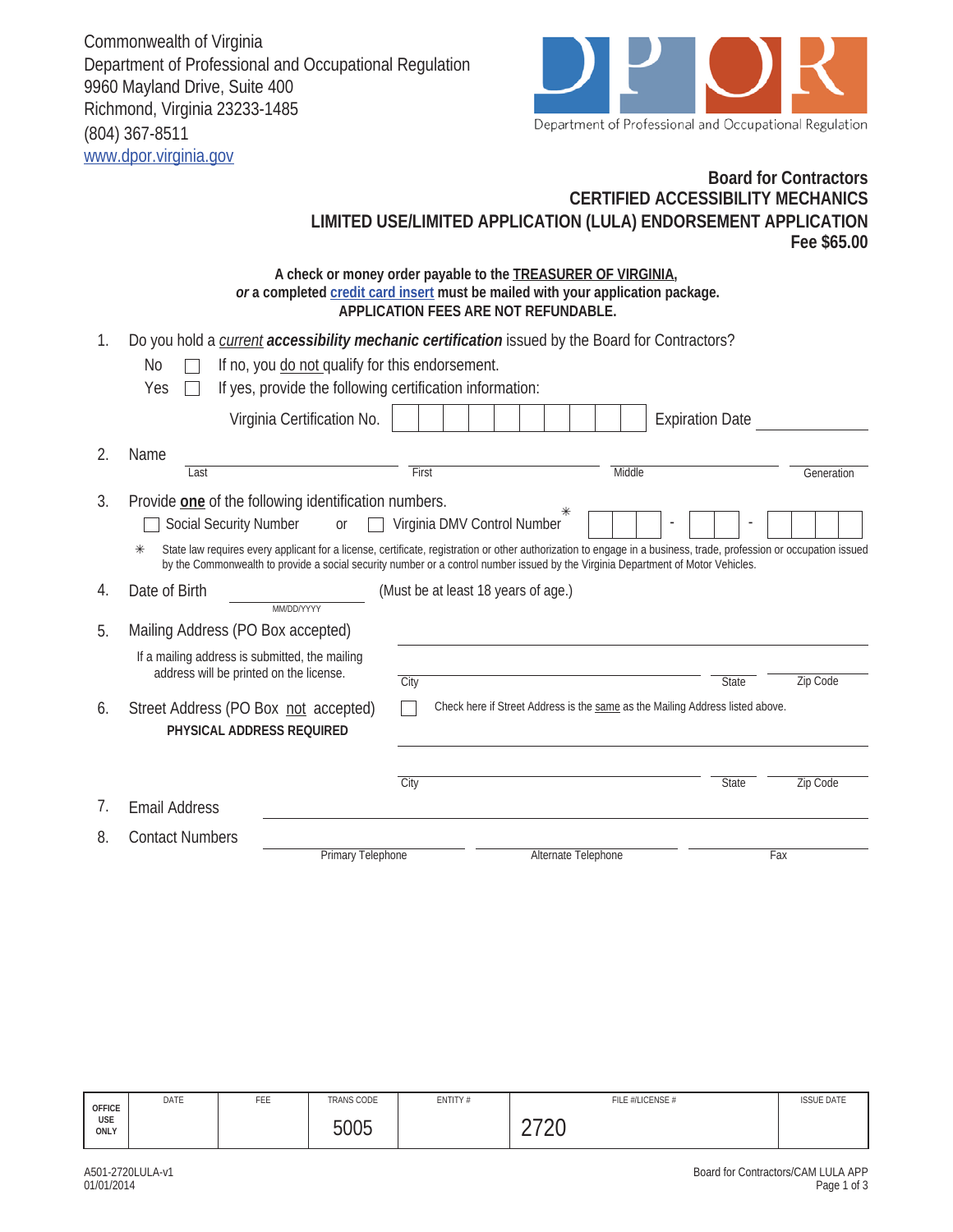| 9.    |                         | Which of the following requirements have you met in order to qualify for the <b>accessibility mechanic limited use/</b><br>limited application (LULA) endorsement certification? Select only one.                                                                                                                                                                                                                                                       |
|-------|-------------------------|---------------------------------------------------------------------------------------------------------------------------------------------------------------------------------------------------------------------------------------------------------------------------------------------------------------------------------------------------------------------------------------------------------------------------------------------------------|
|       |                         | One year of practical experience in the construction, installation, maintenance, service/repair and testing of limited<br>use/limited application elevators, and completion of a vocational education program approved by the board.<br>Required Attachment: Attach a completed Tradesman Experience Verification Form and an official school transcript or certificate(s)<br>indicating successful completion of vocational education program.         |
|       |                         | One year of practical experience in the construction, installation, maintenance, service/repair and testing of limited<br>use/limited application elevators, completion of a vocational education program approved by the board and<br>satisfactorily completed a limited use/limited application elevator training program determined to be equivalent to<br>the requirements established by the board.                                                |
|       |                         | Required Attachment: Attach a completed Tradesman Experience Verification Form and an official school transcript or certificate(s)<br>indicating successful completion of training program.                                                                                                                                                                                                                                                             |
| 10.   | body?<br>N <sub>0</sub> | Have you ever been subject to a disciplinary action taken by any (including Virginia) local, state or national regulatory                                                                                                                                                                                                                                                                                                                               |
|       | Yes                     | If yes, provide a certified copy of the final order, decree or case decision by a court or regulatory agency<br>with lawful authority to issue such order, decree or case decision.                                                                                                                                                                                                                                                                     |
| 11.   | А.                      | Have you ever been convicted or found guilty, regardless of the manner of adjudication, in any jurisdiction of the<br>United States of any misdemeanor? Any plea of nolo contendere shall be considered a conviction.                                                                                                                                                                                                                                   |
|       | No<br>Yes               | If yes, list the misdemeanor conviction(s). Attach your <i>original criminal history record</i> <sup>*</sup> and any<br>other information you wish to have considered with this application (i.e., information on the status<br>of incarceration, parole or probation; reference letters; documentation of rehabilitation; etc.). If<br>necessary, you may attach a separate sheet of paper.                                                            |
|       | В.                      | Have you ever been convicted or found guilty, regardless of the manner of adjudication, in any jurisdiction of the<br>United States of any felony? Any plea of nolo contendere shall be considered a conviction.                                                                                                                                                                                                                                        |
|       | N <sub>0</sub>          |                                                                                                                                                                                                                                                                                                                                                                                                                                                         |
|       | Yes                     | If yes, list the felony conviction(s). Attach your <i>original criminal history record</i> <sup>*</sup> and any other<br>information you wish to have considered with this application (i.e., information on the status of<br>incarceration, parole or probation; reference letters; documentation of rehabilitation; etc.). If<br>necessary, you may attach a separate sheet of paper.                                                                 |
|       |                         |                                                                                                                                                                                                                                                                                                                                                                                                                                                         |
|       | ∗                       | Original criminal history record may be obtained by contacting the Virginia State police. Applicants with convictions from other jurisdictions,<br>other than Virginia must provide an original official criminal history record from each state/jurisdiction in which they have been convicted.<br>Virginia residents may request complete criminal records from the Virginia State Police at <i>www.vsp.virginia.gov</i> or by phone at 804-674-6718. |
| Note: |                         | If you have submitted the required documentation to the Virginia Board for Contractors with a previous licensure application,<br>ubich reculted in the issuance of a Tradecman or Contractors License and you do not have any additional felony or misdemeaner                                                                                                                                                                                          |

*which resulted in the issuance of a Tradesman or Contractors License,* and *you do not have any additional felony or misdemeanor convictions, you do not have to submit the information listed above.* 

*Instead, you must submit a document included with this application that includes 1) Tradesman or Contractors License Number(s) which were issued following the Board's review of the same criminal conviction documents; 2) a statement that you have not been convicted of any additional felonies and misdemeanors, 3) the date, and 4) your signature.*